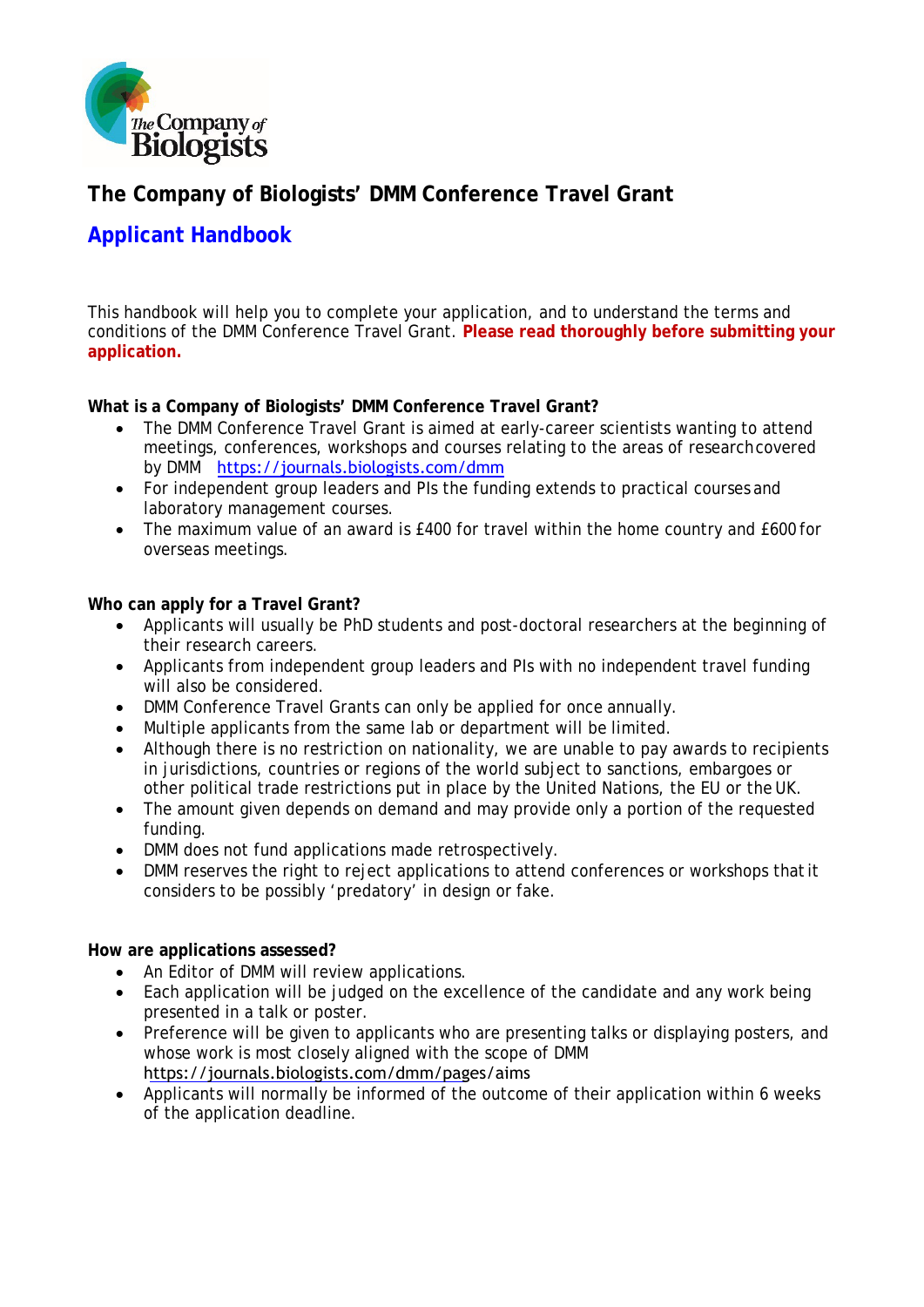**Completing the application form:**

- All sections of the application must be completed unless specifically stated.
- The application and all supporting documents must be submitted in English.
- If possible, please convert your attachments into a single PDF file.
- Incomplete applications will **not** be accepted.
- Expenses include travel, subsistence, accommodation and visa fees.
- Travel insurance is **not** included as an expense.

Documents to be submitted with your application:

- **Independent group leaders and PIs - Letter of support from your Head of Department** confirming that no independent funding is available to attend the meeting/course.
- **PhD students and post-doctoral researchers Letter of support from your Supervisor or Head of Department** confirming who you are, describe the work you are doing and how long you have been at that institution.

### **All supporting letters must be:**

- Provided on headed paper, written in English and signed.
- Submitted with your application. We do not accept supporting letters directly from Head of Department or Supervisor.
- Copy of any abstract submitted to the meeting or conference for which funding is requested.
- Curriculum Vitae
- Short justification for your proposal outlining why you should be awarded the DMM conference travel grant. This should emphasize the relevance of the meeting to the scope of DMM.

## **Application deadlines:**

**•** Please refer to our website [https://www.biologists.com/grants/dmm-conference-travel](https://www.biologists.com/grants/dmm-conference-travel-grants/)[grants/](https://www.biologists.com/grants/dmm-conference-travel-grants/)

## **Receipts [evidence of expenditure] from successful applicants:**

- We will require receipts following the completion of your trip and return of unusedfunds within 1 month of your return from the conference (we do not need all receipts, just enough to show that the money has been completely spent).
- Receipts may be scanned and submitted via the 'Online Application' portal:  [https://cob.smartsimpleuk.com/s\\_Login.jsp](https://www.biologists.com/grants/dmm-conference-travel-grants/)

## **Reports from successful applicants:**

- You will be required to provide a 500-1000 word summary of the meeting with regards to new insights into disease mechanisms, diagnosis and/or treatment and how these findings might be expected to impact the field within 3 months of return from the conference.
- We request that you provide at least 2 bright, clear photographs. Please ensure individuals featured in photographs complete and sign a consent form.
- We may use material from DMM Conference Travel Grant reports on our website, social media and other promotional materials. If you have any concerns about the use of your material please let us know in advance.
- Your report will be retained for at least 7 years and may be inspected by theCharity Commission.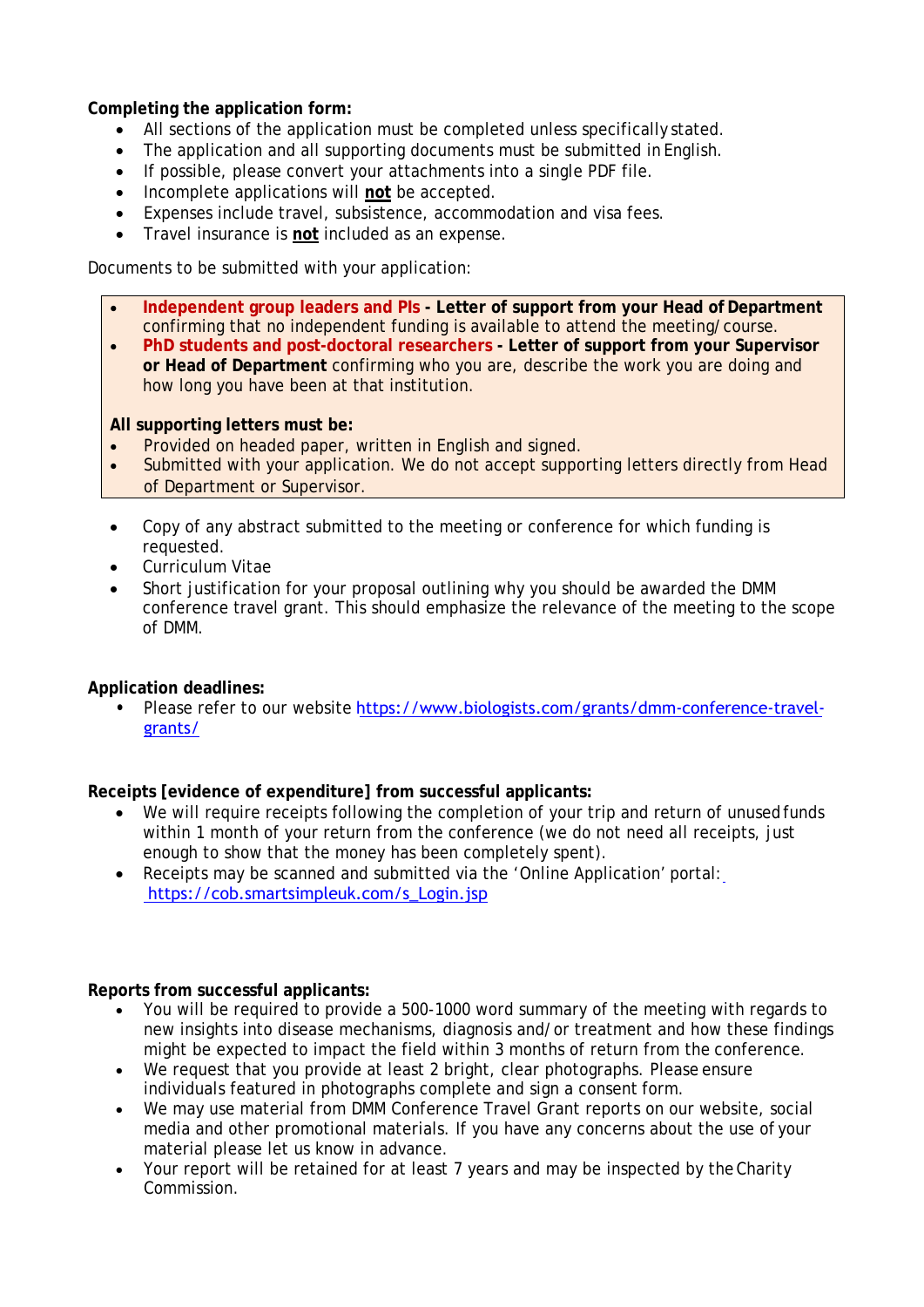**Terms & Conditions:**

- Funds will be paid direct into your personal bank account once the grant has been approved. We require you to acknowledge receipt of funds.
- Awarded funds must be returned in full if for any reason you are unable to complete the planned trip.
- Under no circumstances is a DMM Conference Travel Grant transferable to another person.<br>• DMM Conference Travel Grant funds can only be used to support the trip specified in your
- DMM Conference Travel Grant funds can only be used to support the trip specified in your application.
- **Support from DMM and The Company of Biologists is requested in any presentations given or posters displayed at the meeting/conference. Our company logo and journal logo will be provided to you. We also encourage you to use social media during the conference to highlight your attendance and acknowledge the support ofDMM. DMM encourages you to share that you received a DMM Conference Travel Grant on social media. If you use Twitter, please do mention @DMM\_Journal and tag #DMMgrants, alongside the official conference hashtag. If you use Facebook, you can tag /DMMJournal.**